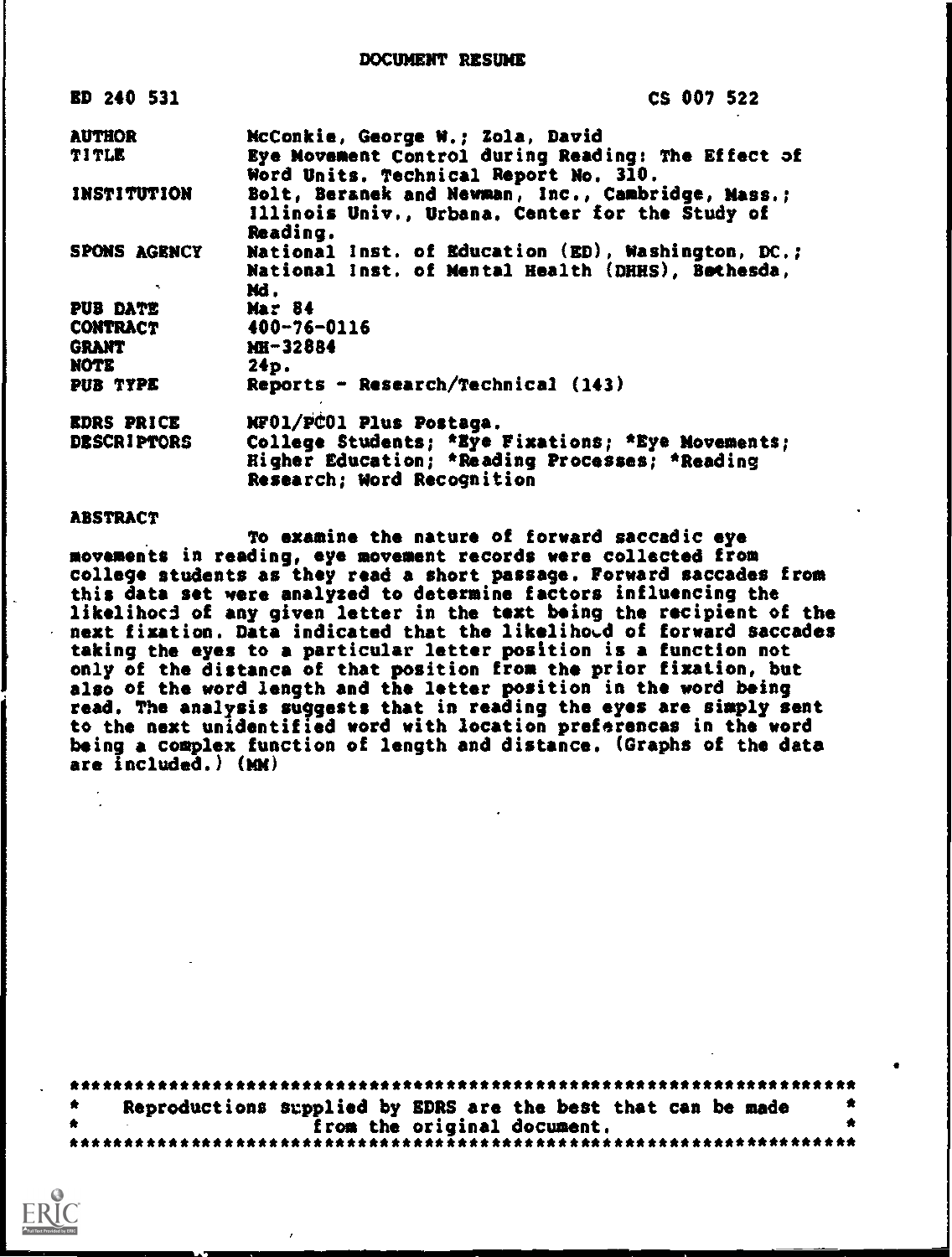# CENTER FOR THE STUDY OF READING

Technical Report No. 310

EYE MOVEMENT CONTROL DURING READING: THE EFFECT OF WORD UNITS

> George W. McConkie David Zola

University of Illinois at Urbana-Champaign

March 1984

University of Illinois at Urbana-Champaign 51 Gerty Drive Champaign, Illinois 61820

Bolt Beranek and Newman Inc. 10 Moulton Street Cambridge, Massachusetts 02238

ś

**U.S. DEPARTMENT OF EDUCATION** NATIONAL INSTITUTE OF EDUCATION EDUCATIONAL RESOURCES INFORMATION CENTER (ERIC) This document has been reproduced as

A received from the person or organization originating it. Minor changes issue been inade to improve

reproduction studity . Points of view or objoints at the find this docu-

ment do not necessarily represent official NIE position or Philip

This work was supported by Grant MH 32884 from the National Institute of Mental Health to George McConkie and the National Institute of Education Contract No. HEW-NIE-C-400-76-0116 to the Center for the Study of Reading. To appear in W. Prinz & A. F. Sanders (Eds.), Cognition and Motor Processes. Berlin: Springer-Verlag, 1984.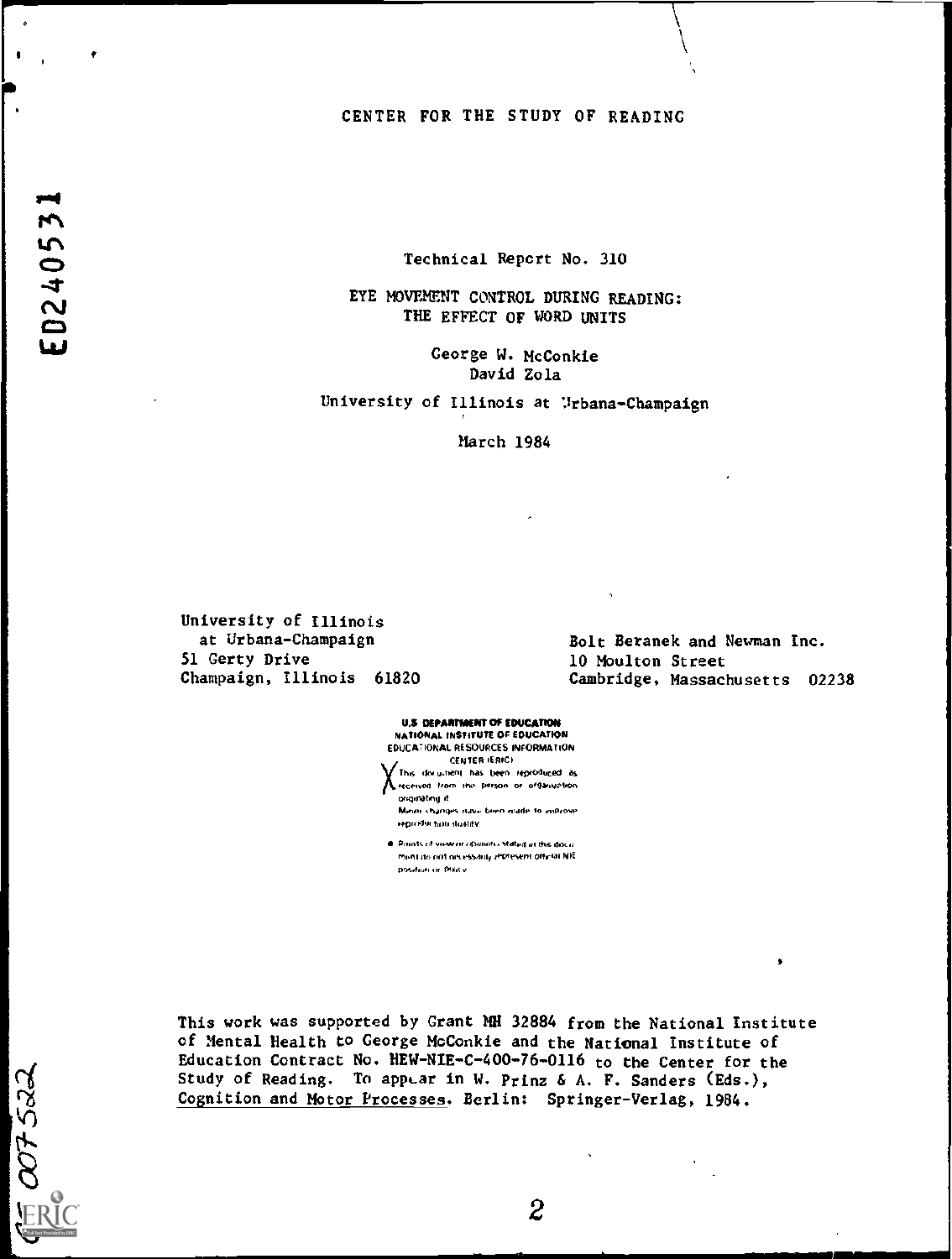# EDITORIAL BOARD

# William Nagy Editor

R. Logan Bickford Harry Blanchard Nancy Bryant Pat Chrosniak Avon Crismore David Dunning Linda Fielding Dan Foertsch Meg Gallagher Paul Hardin Patricia Herman Gabriella Herman Asghar Iran-Nejad

'Steve Levine Margie Lays Paul Mayberry Mary Hoes Carol Peterman Michael Reddix Theresa Rogers Judith Scott Ileama Seda-Santana Fernando Senior Marcy Stein Janice Stewart Behrooz Tavakoli Paul Wilson



۰,

 $\mathbf{3}$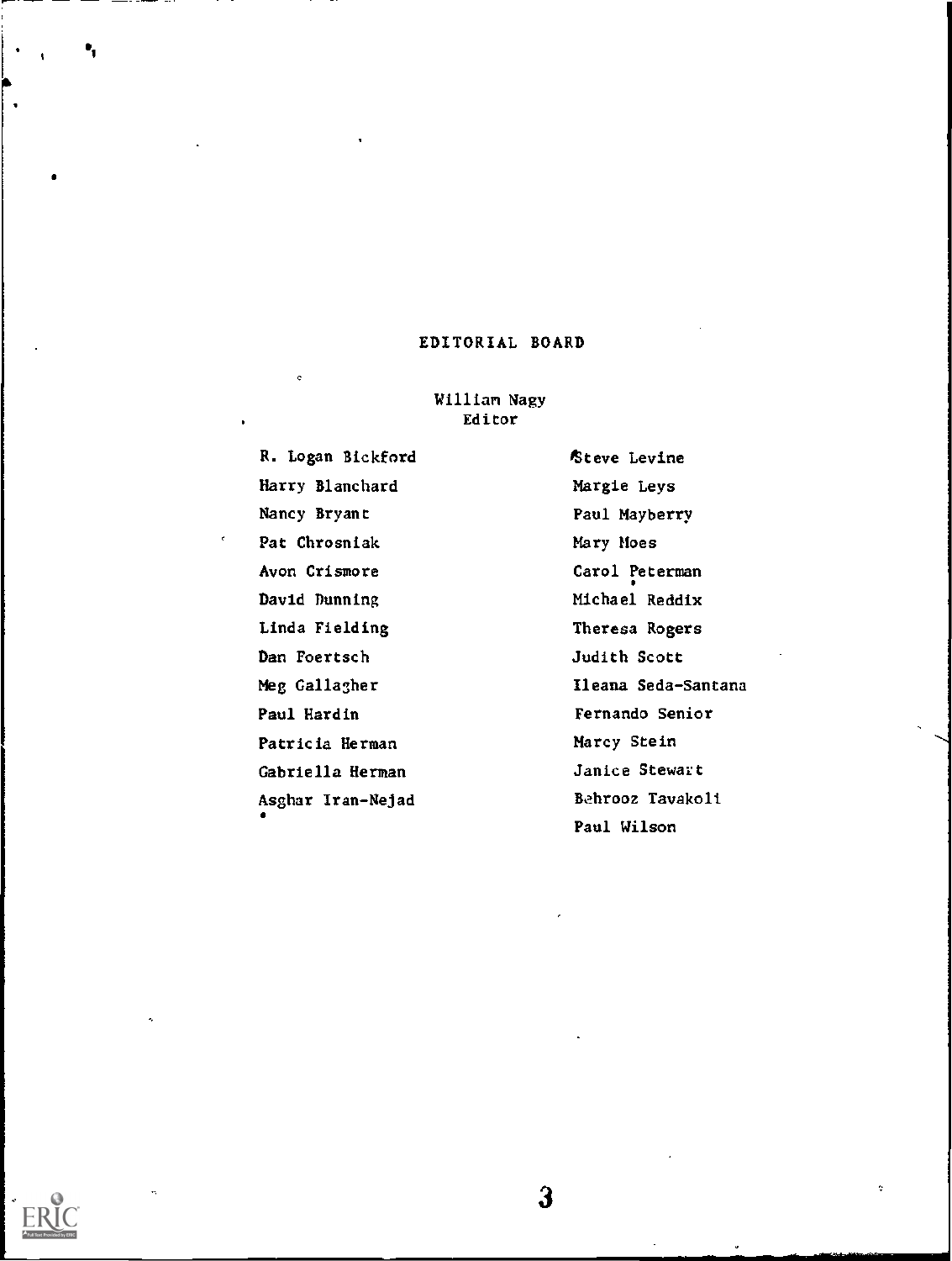# Abstract

This paper deals with the control of forward saccadic eye movements in reading. Currently there is some controversy both about the nature of the information used in deciding where to send the eyes next and how soon the information can be brought to bear on influencing where the eyes will be sent. Analyses of a set of eye movement data that deals with the interplay between eye guidance and word pattern information are described. The conclusion is"that the likelihood of forward saccades taking the eyes to a particular letter position is a function not only of the distance of that position from the prior fixation, but also of the word length and the letter position in the word which that position occupies. An hypothesis is advanced which suggests that, in reading, the eyes are simply sent to the next unidentified word with location preferences in the word being a complex function of length and distance.

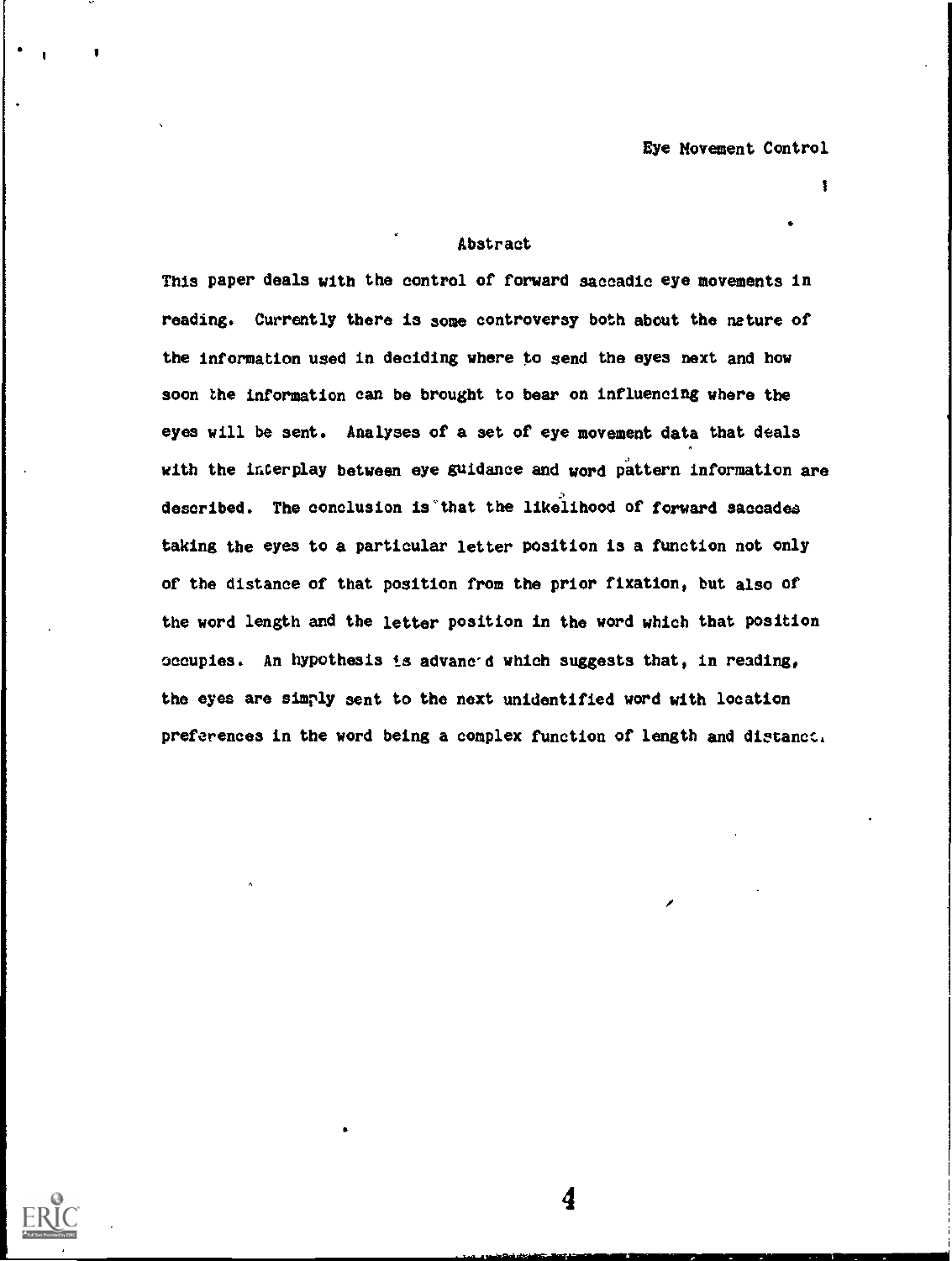Eye movement oontrol during reading:

The effect of word units

In recent years psyohologists have shown a renewed interest in eye movement research in reading (see reviews by Levy-Schoen & O'Regan, 1979; MoConkie, 1983; Rayner, 1978a). This work has been motivated by more than a simple ouriosity about the nature of eye movement oontrol. Rather, eye movement data are regarded as having the potential for testing theories about the ongoing perceptual and language processing taking plaoe during reading. As people read a great deal of variability is exhibited in how far they move their eyes, and in how long their eyes remained centered on different locations in the text. There is a general faith in, and some evidanoe for, the notion that this variability refleots differences in the nature of the perceptual and cognitive processes occurring at different locations, in the text. It is assumed that if we oould discover the ways in which mental prooesses influence eye movement behavior, then we would be able to use eye movement reoords to infer the nature of the processing 000urring at different places in the text. In effect, the eye movement pattern would then become a language by which the brain oommunioates some of its aotivities to the psyohologist. The hope that this oan be achieved is a strong motivator for research on eye movement control in reading (Just & Carpenter, 1980; MoConkie, Hogaboam, Wolverton, Zola, & Lucas, 1979).

During reading the eyes exeoute a rapid series of saooadio movements averaging within a range of about six to ten letter positions

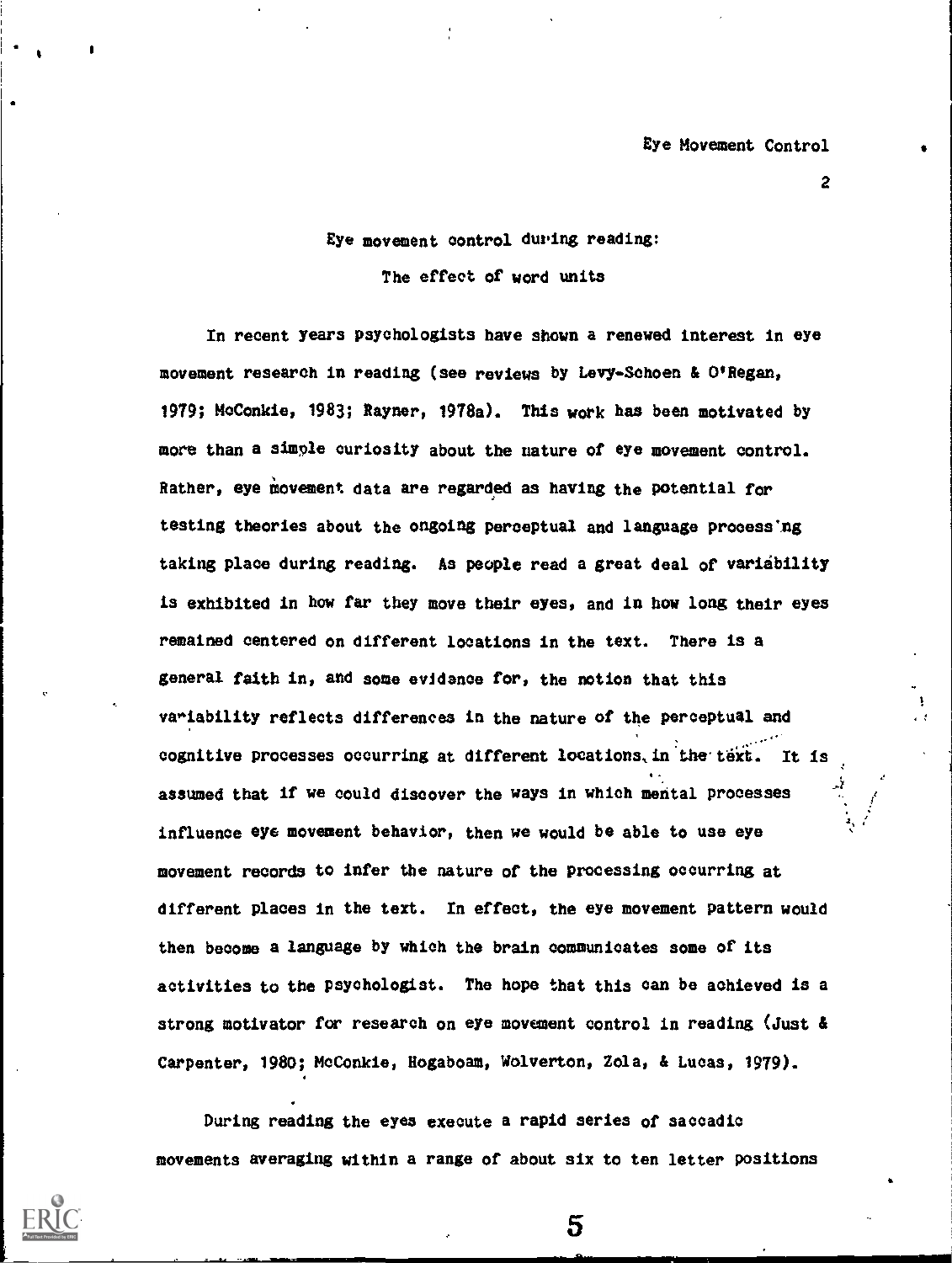in length. They occur at the rate of three or four per second, with each saccade taking the eyes to a different location and providing the reader with a clear perception of a new region of text. How the mind decides where to send the eyes on each saccade has been a matter of speculation among psychologists for decades (i.e., Dodge's (1907) argument for the involvement of peripheral vision). Por some time it was believed that learning to establish a regular rhythm of saccadic movement was an oculomotor skill which contributed to skilled reading. However, attempts to improve reading through oculomotor training proved fruitless.

Hochberg (1970) gave strong credence to the distinction between foveal and peripheral vision in his formulation of a dual eye guidance system. He postulated a peripheral search guidance mechanism that communicates information to the oculomotor system about where the eyes must be moved for clearest visibility of detail, and a cognitive search guidance mechanism that affords hypotheses about where to look in order to gain further needed information for reading. Recent research. has provided clear evidence that readers use some peripheral information in. determining where the next fixation will be located (McConkie & Rayner, 1975; O'Regan, 1980; Rayner, 19780; Zola, 1981). O'Regan (1981, see also, Rayner, 1979), in attempting to account for where the eyes are sent during reading, stated the "Convenient Viewing Position Hypothesis," suggesting that the eyes tend to go to centers of words, and, if that fails, corrective action is sometimes required, taking the eyes to a more optimal position. Rayner and McConkie (1976) described a

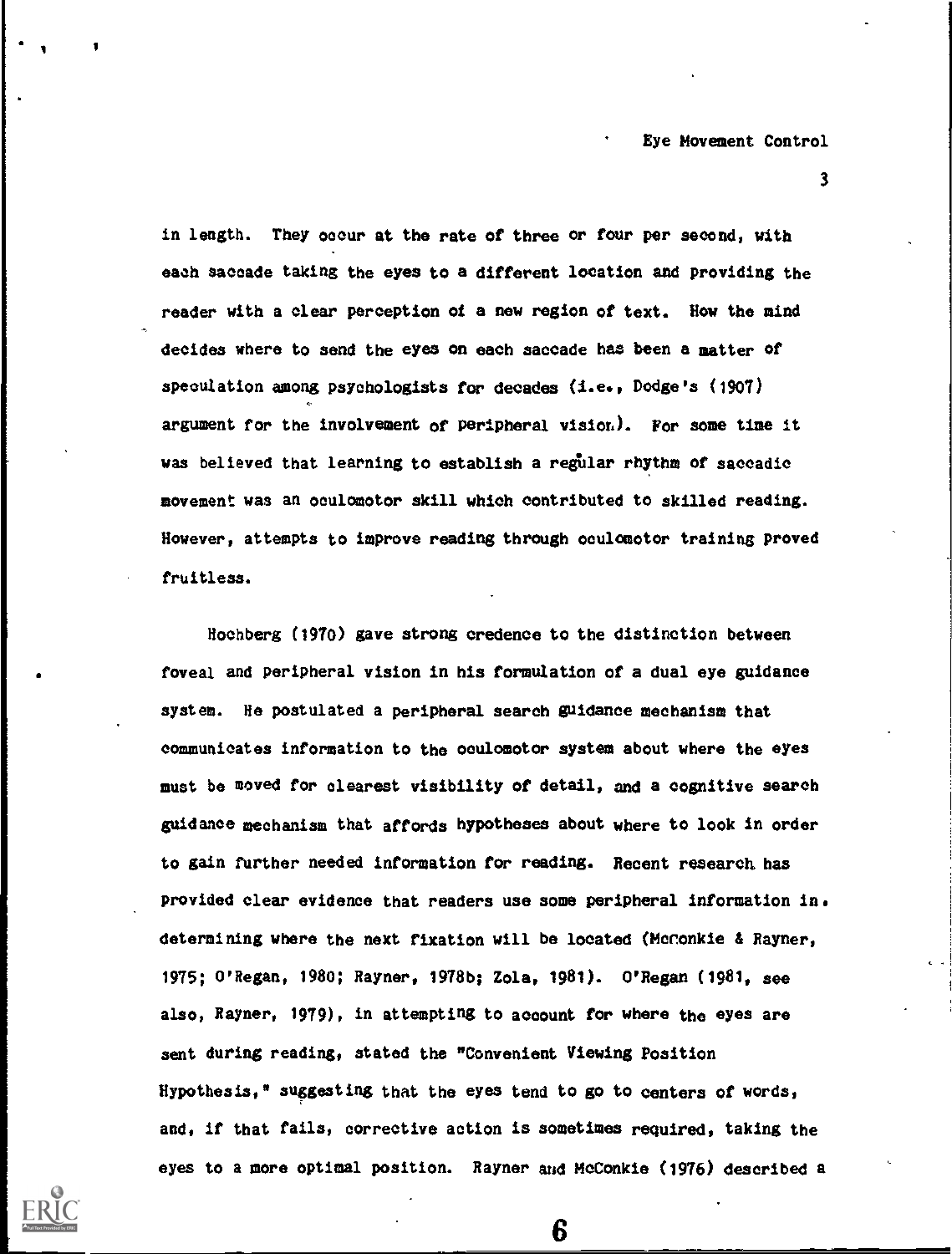range of alternative ways in which the guidance of eye movements might occur during reading and argued for a moment-to-moment control in response to ongoing mental processes taking place. Shebilske (1975) opted for a more delayed form of contrcl, one reflecting the amount of buffered information available from prior fixtions. Finally, Levy-Schoen (1981) has suggested that eye guidance in reading is based on a learned oculomotor routine which moves the eyes in a basic left-to-right pattern along one line of text and on to the next. However, this routine can be influenced and even overridden by momentary mental events occurring during reading. Such modulation would lead to the variability seen in eye movement records.

Thus, at present there is controversy both about the nature of the information used in deciding where to send the eyes next (i.e.,. visual inf^rmation from fovea or periphery, central information from a basic oculomotor pattern, information concerning the contents of a buffer, and hypothesis about upcoming text and/or information from other ongoing processes involved in the perception and comprehension of the text) and how soon the information can be brought to bear on influencing where the eyes will be sent.

In order to gain further insights into the nature of eye movement control in reading, we have collected eye movement records from a number of college students is they read a short passage about the early history of Alaska. For the present paper, forward saccades from this data set were analyzed to yield descriptive information about the influences of



I

4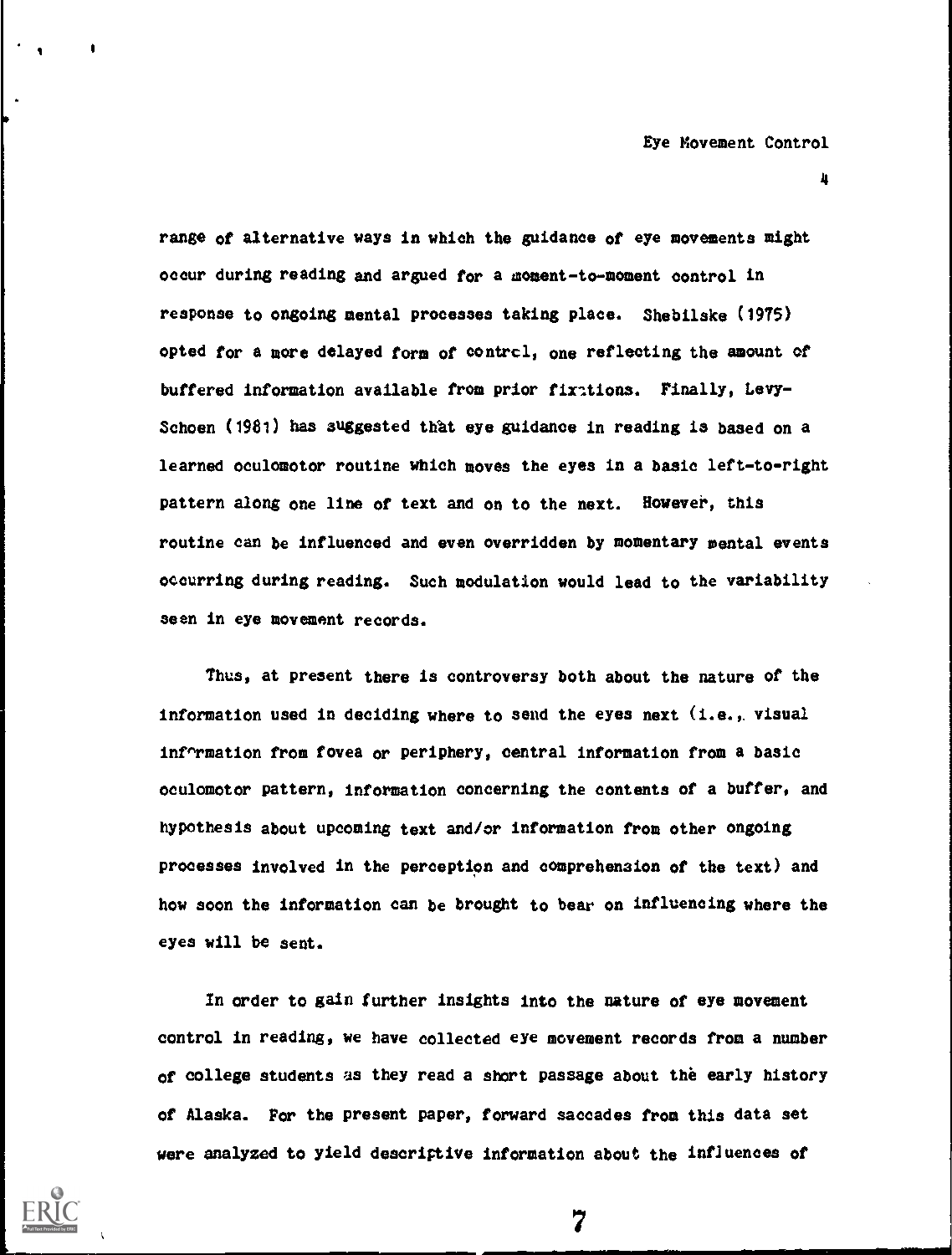three variables on the likelihood of any given letter in the text being the recipient of the next fixation:

1. how far the letter was from the prior fixation,

2. the length of the word the letter is in,

3. and the letter's serial position in the word.

(Dodge, 1907; Hochberg, 1970; Levy-Schoen, 1981; O'Regan, 1981; Rayner & McConkie, 1976; Rayner, 1979; Shebilske, 1975)

# A Set of Eve Movement Data

As subjects have come to our laboratory to participate in other studies, we have typically had them read a 417-word passage taken from a high-school level encyclopedia. Its readability is estimated at 10th grade. Thus, it was relatively easy reading for the college students who have participated in our research. However, they were told that they would be given questions after reading the passage, suggesting implicitly that they should read carefully.

The text was displayed on a Cathode-ray Tube (CRT) one line at a time in normal upper and lower case type. The subject was able to call for each successive line by pressing a button which changed the text within a few msec. The CRT was about  $68$  cm from the subjects' eyes, a distance at which 4 letter positions occupied one degree of visual angle. Maximum line length was 73 letter positions. As subjects read, their eye position was monitored every millisecond using a SRI Dual-

0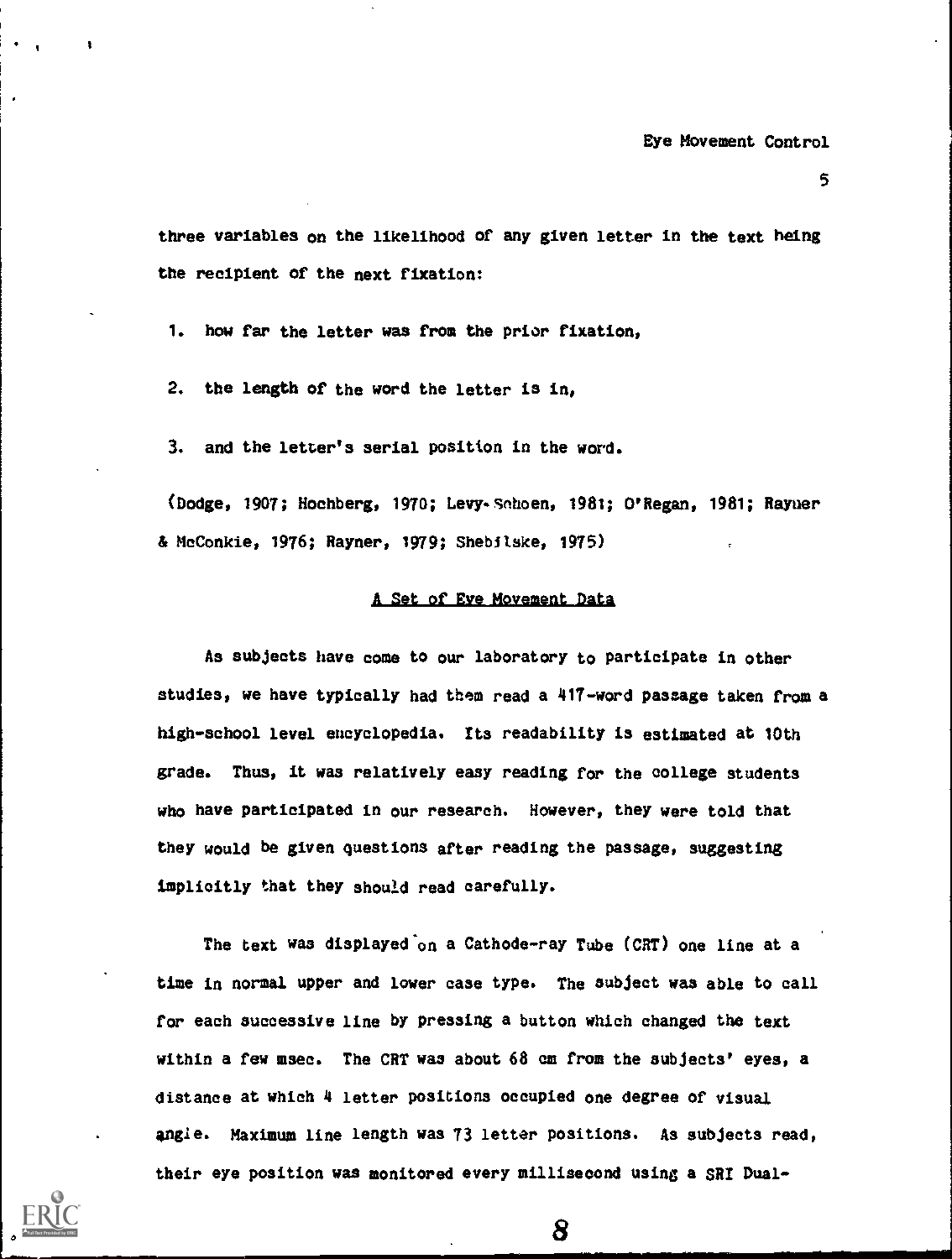Purkinje Eyctracker.

....111

The analyses to be described were based on the data from 51 . subjects providing a total of nearly 20,000 saccades. From these data w. selected each forward saccade which was preceded by a forward saccade, where these movements did not represent a rereading of the line or part of the line of text, and where neither saccade nor the fixation - between them were contaminated by eyetracking failures (i.e., blinks, or loss of track). This procedure resulted in a reduced data set of approximately 9,200 forward saccades.

### Relationships to prior eve movement events

The degree to which individual saocades are independently controlled was explored by correlating the length of each sacoade in the data set with the length of the preceding forward saccade. The correlation of  $r = .21$  proved to be due almost entirely to individual differences in average saccade length. The average correlation within subjects was  $r = .05$ . In addition, the correlation between the length of a saccade and the duration of the prior fixation was  $r = -0.001$ . These data are in agreement with prior reports (Andriossen & deVoogd, 1973; Rayner & McConkie, 1976) and argue for independent control of individual eye movements. Such data give encouragement to the notion that each saccade refleots stimulus er Processing oharaoteristics present at the time immediately preceding that saccade, rather than more general influences existing over longer periods of time.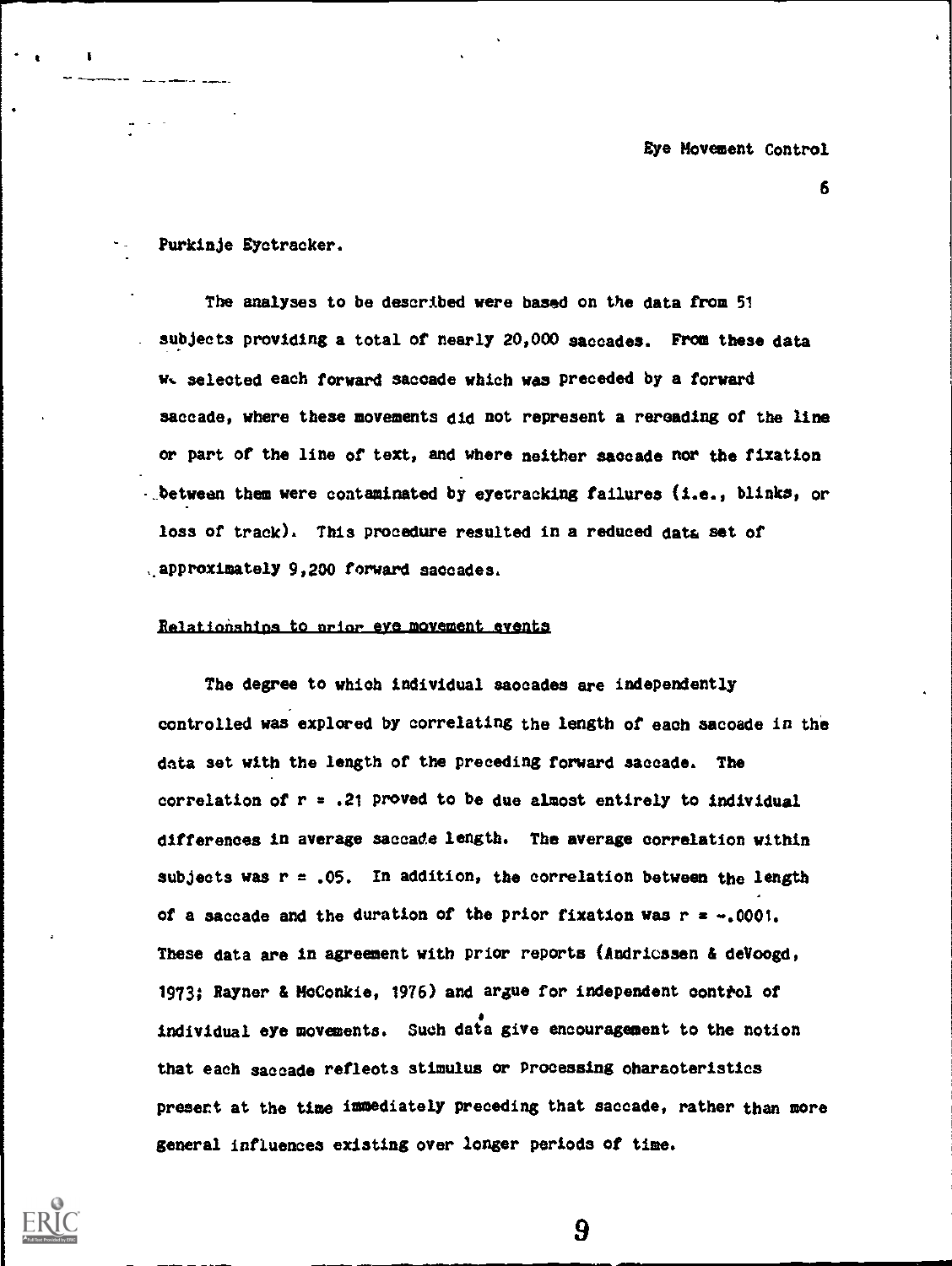# $\tau$  and  $\tau$

# Distribution of saccade length

Data concerning saccadic eye movements can be conceptualized in either of two ways: either as the likelihood of making saccades of different lengths, or as the likelihood of the eyes going to different locations in the text. In this paper, we have adopted the second perspective, and explore the effects of the three variable listed above on the locus of the next fixation. Our strategy has been to examine the effect of each of these variables while controlling for the others and to allow for some indication of their possible interaction.

A frequency distribution of saccade lengths in the selected data net is shown in Figure 1. The mean saccade length is 7.20 character positions, and the standard deviation of the distribution is 2.90. The distribution also has a median value of 6.87. This distribution gives a general indication of the likelihood of fixating a letter next which lies different distances from the present fixation location. The interpretation of this distribution, however, depends upon the view one takes of the nature of eye movement control. For example, it might be taken as indicating the result of oculomotor learning: the average distance that readers have learned to cast their eyes and the normal variability induced by various cognitive factors (Levy Schoen, 1981). Or it might be taken to indicate the range of distances to words that are anticipated in reading and must be fixated next in order for visual confirmation to occur (Hocnberg, 1970). Or it might be taken as indicating the range of distances at which p2rception or identification



 $\blacksquare$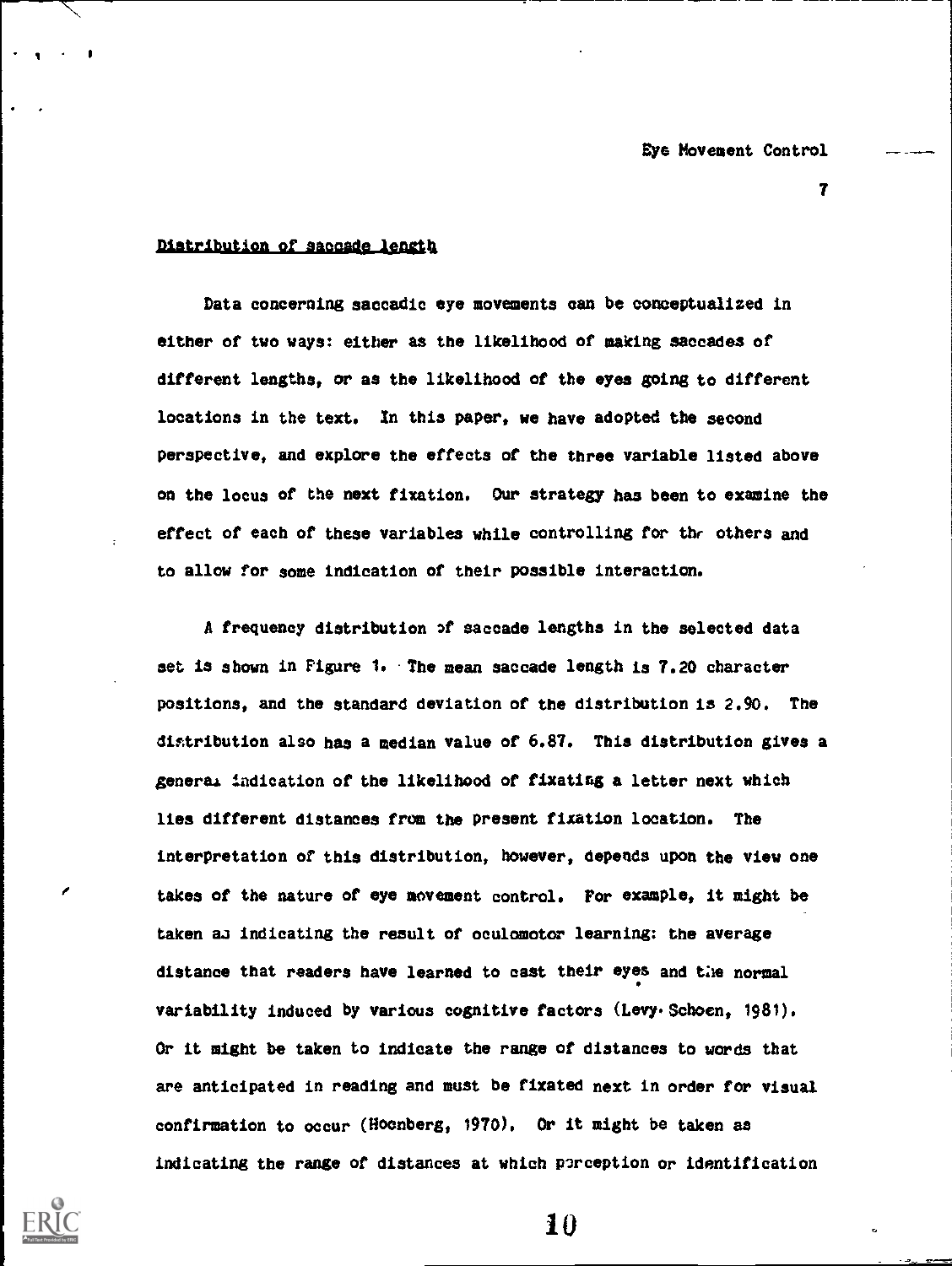a

fail, and thus, added visual clarity is required for reading to continue (McConkie, 1979; O'Regan, 1979). Thus, the proper interpretation of this distribution is an issue which has not yet been resolved.

## The Importance of Words

## Word-unit influences

The most perceptually, obvious structure in the stimulus array of a page of text is its arrangement in lines and the subdividing of lines into words. A very important question asks whether visual characteristics of a word influence the likelihood of the next fixation being attracted to letter positions in the word. There is some evidence that this information is used in determining future fixation location: there are fewer fixations in large blank regions (Abrams & Zuber, 1972- 73) and spaces between sentences (Rayner, 1975), and more fixations on the centers of words than on their beginnings and ends (O'Regan, 1981; Rayner, 1979; Zola, 1981).

In order to more accurately assess the degree to which the eyes tend to be attracted to certain letter positions in a word, we partitioned our data according to the location of the fixation hith respect to different letter positions in words of different length. For instance, all fixations were found which were located three or four letter positions.to the left of the first letter of a 5-letter word. Then the proportion of times that the following fixation fell on that letter was calculated. A similar proportion was obtained for each of

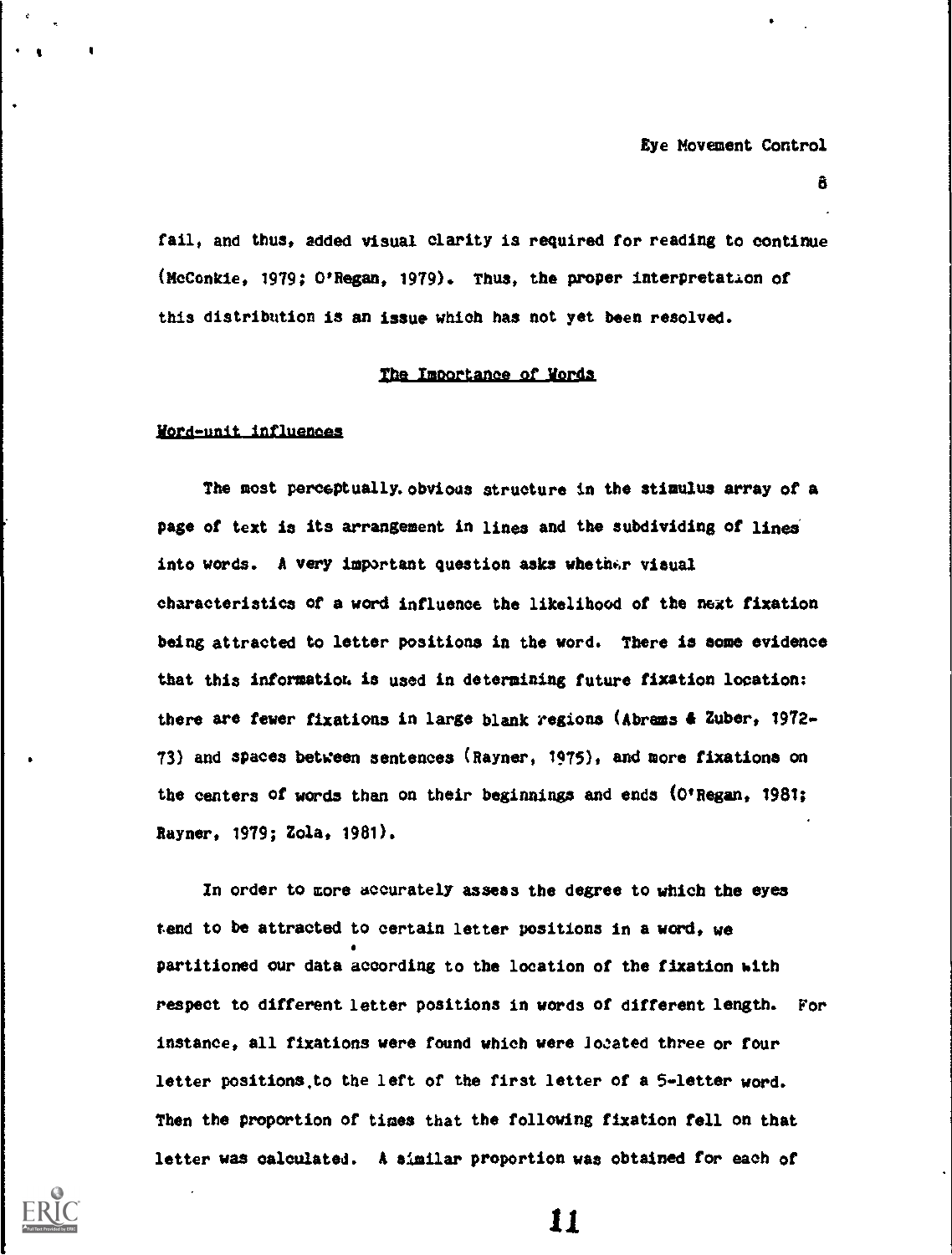9

the other letter positions of a 5-letter word; in each case, this statistic represented the likelihood that the letter would be fixates immediately %flowing a fixation lying three or four character positions to the left of it. These proportions are graphically presented in Figure 2. This figure also shows similar proportions when the prior fixation was five or six letter positions to the left of each letter position. Thus, there curves indicate the degree to which letter position in a word influeaces the likelihood that a given letter will be fixated next when distance and word length ara held constant. Figure 3 presents similar data fir 3-, 5- and 7-letter words when the prior fixation was five or six character positions prior to the letter. Figure 4 presents the same data when the prior fixation was nine or ten character positions in front of the current fixation.

The curves show a strong influence of word position. If a letter position is within 8 to 10 letter positions of the present fixation location, it is most likely to be fixated next if it is slightly left of the center of a 5- or 7-letter word. Letter positions further away than this are benefited more by being closer to the beginning of the word. When 3-letter words are involved ... owever, the likelihood of a letter being fixated is greater if it lies immediately to the right of the word with a general favoring of end letters over beginning letters, even if the letter lies as much as 9 to 10 positions to the right of the prior fixation location.

While some letter positions are clearly preforred, it is equally



\*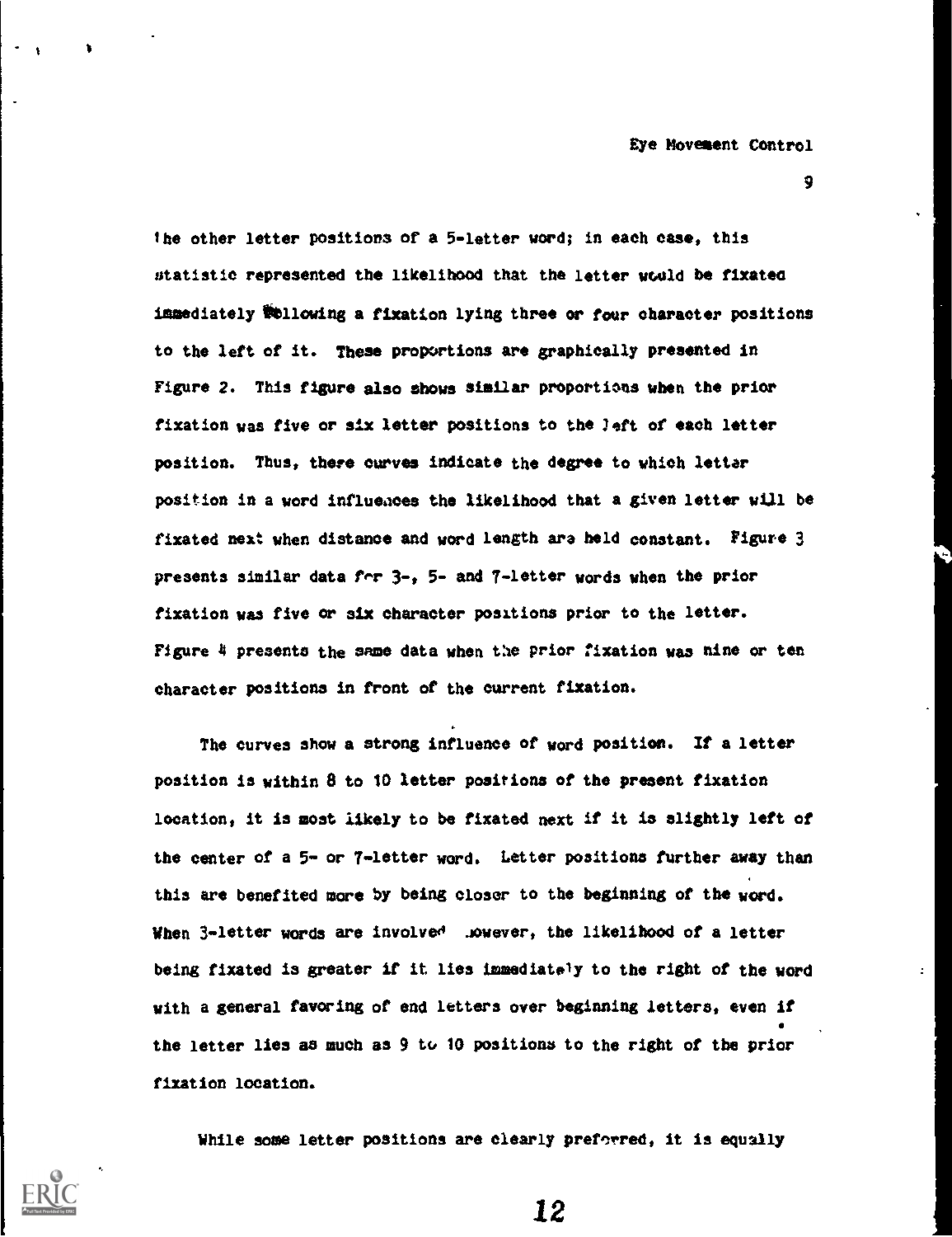important to notice that there are still many fixations at other positions, including the spaoe before or after a word. These observations raise two questions. First, why are certain letter positions preferred over others? And second, why aren't more of the fixations drawn to those locations?

In response to the first question, certain positions oould be preferred because of an eye movement control algorithm that seeks these ' locations (i.e., go slightly left of center in the next word), or because some other determiner of fixation location oorrelates with word position (e.g., relative perceptibility of letters or larger sub-word units).

How one regards the second question concerning the spread of fixation locations depends on the answer given to the first. If the eye movement control system seeks to center the eyes at oertain word locations, the existence of fixations at other locations must indicate either that there is error in the control or that the region sought is sufficiently large that a relatively broad region represents a hit, or both (Rayner, 1979). On the other hand, if the real basis for eye movement guidance simply oorrelatee with word position, then the fact that this correlation is not perfect is the basis for a spread of fixation locations. This latter possibility then serves to motivate further research aimed at seeking a more fundamental basis for eye movement control. At present, we can only conclude that a model of eye movement guidanoe must prediot a greater likelihood of fixating certain



l <sup>1</sup>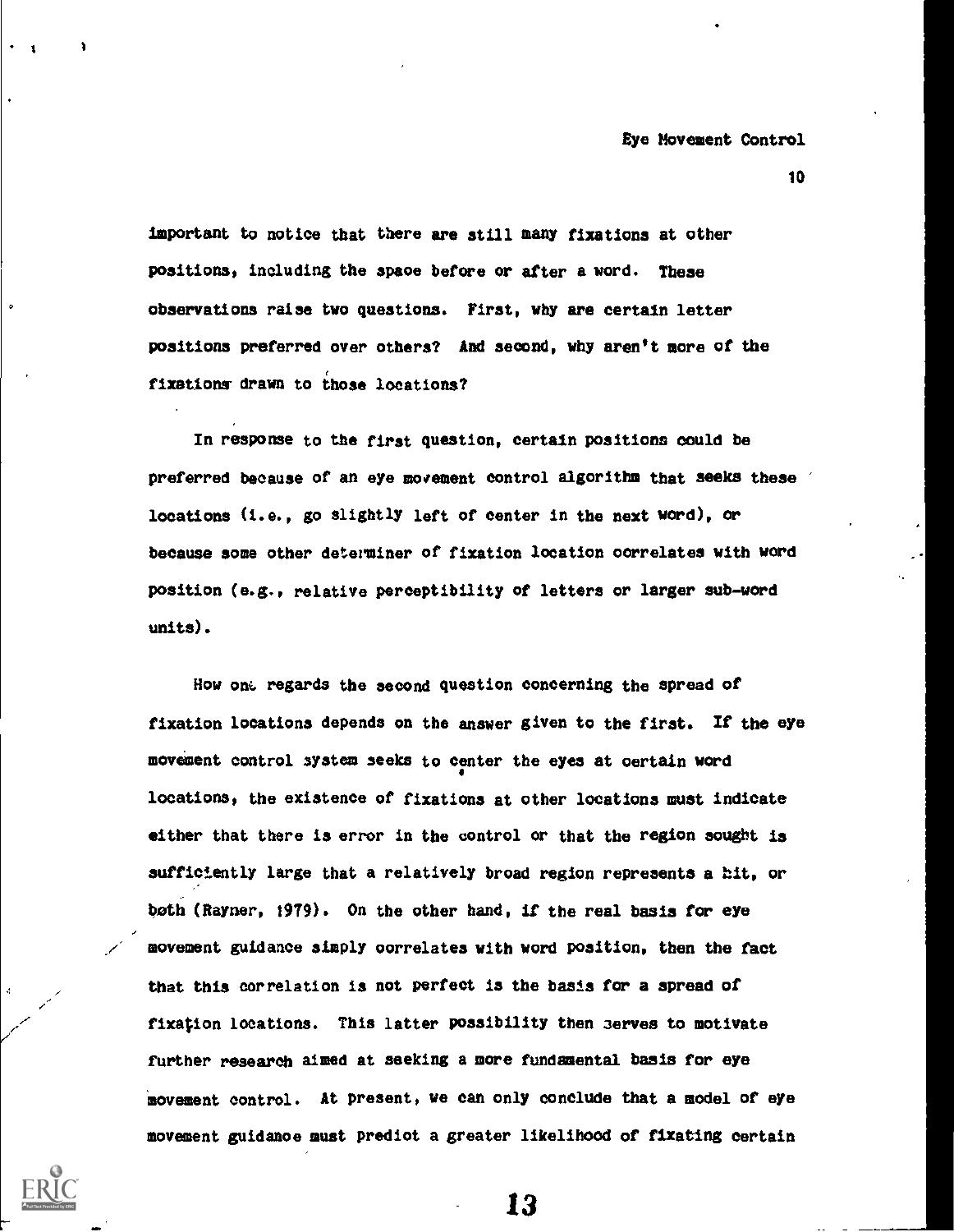locations in words than others, and that the pattern varies with distance of those locations from the present fixation location.

## Word length effects

Several effects of word lengths on eye movement control have previously been documented: saccades are larger when either originating in or going to longer words  $(0<sup>t</sup>$  Regan, 1979) and are shorter when the space between words lying in peripheral vision are filled with other letters (McConkie & Rayner, 1975). In the present data, word length effects are seen in Figures 2, 3 and 4. For example, Figure 3 indicates that the second letter of a 5-letter word is most likely to attract the eyes, while the third letter of a 7-letter word is, even when distance from the prior fixation is controlled. It seems difficult to attribute this shift of where the eyes are sent to anything other than an influence of the location of the beginning and the end of a word. Also, the nature of the influence of different letter positions is quite different for 3-letter words than for 5- or 7-letter words, with greater attraction for letter positions at the end and following the word than in the middle of it. From these observations, we conclude that a model of eye movement control in reading must be able to account for a fairly complex pattern of effects related to word length.

### Word identification effects

In addition to such stimulus configuration factors as word langth and letter position, previous research has also demonstrated that

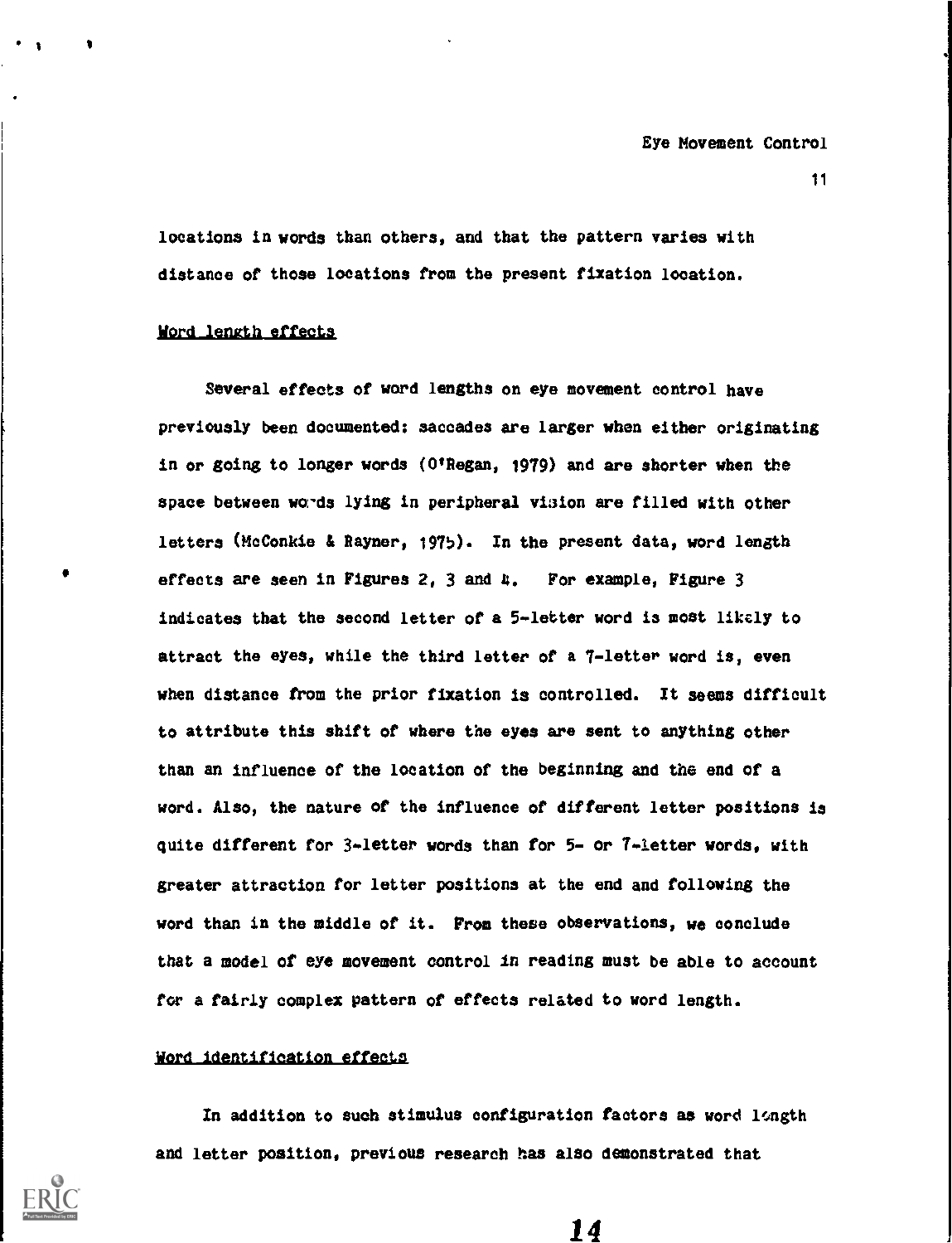12

factors related to the identifiability of words influence where the eyes go. Erroneous letters in words to the right of the fixation location can shorten saccades (McConkie & Rayner, 1975; O'Regan, 1980; Rayner, 1975b; Zola, 1981), though this occurs in a relatively narrow region (McConkie & Underwood, manuscript in preparation). Also, there is a tendency to fixate the word "the" (thought to be more perceptible due to its high frequency in the language) less than other 3-letter words (O'Regan, 1979; O'Regan, 1979b).

In the present data there are patterns which seem most easily explained by assuming that whether a word is previously identified or not influences the likelihood of letters in the word receiving the next fixation. For example, Figure 5 presents the frequency distribution of making saccades of different lengths from fixations located one letter position prior to a word. When fixating immediately prior to words of length 5 and 7, the distribution of saccade lengths appears to be bimodal. The dip between the modes comes at about the region between the words in these two cases. The results suggest that at times the word immediately to the right of the fixation was identified, in which case the eyes were sent to the next word beyond it. At other times, the word to the right was not identified, and was then the locus of the next fixation. Interestingly, this bimodality disappears when the words lie just three letter positions to the right of the fixation (see Figure 6). The data suggest that most of the time the word to the right was not identified on that fixation, thus requiring it to be fixated next.



1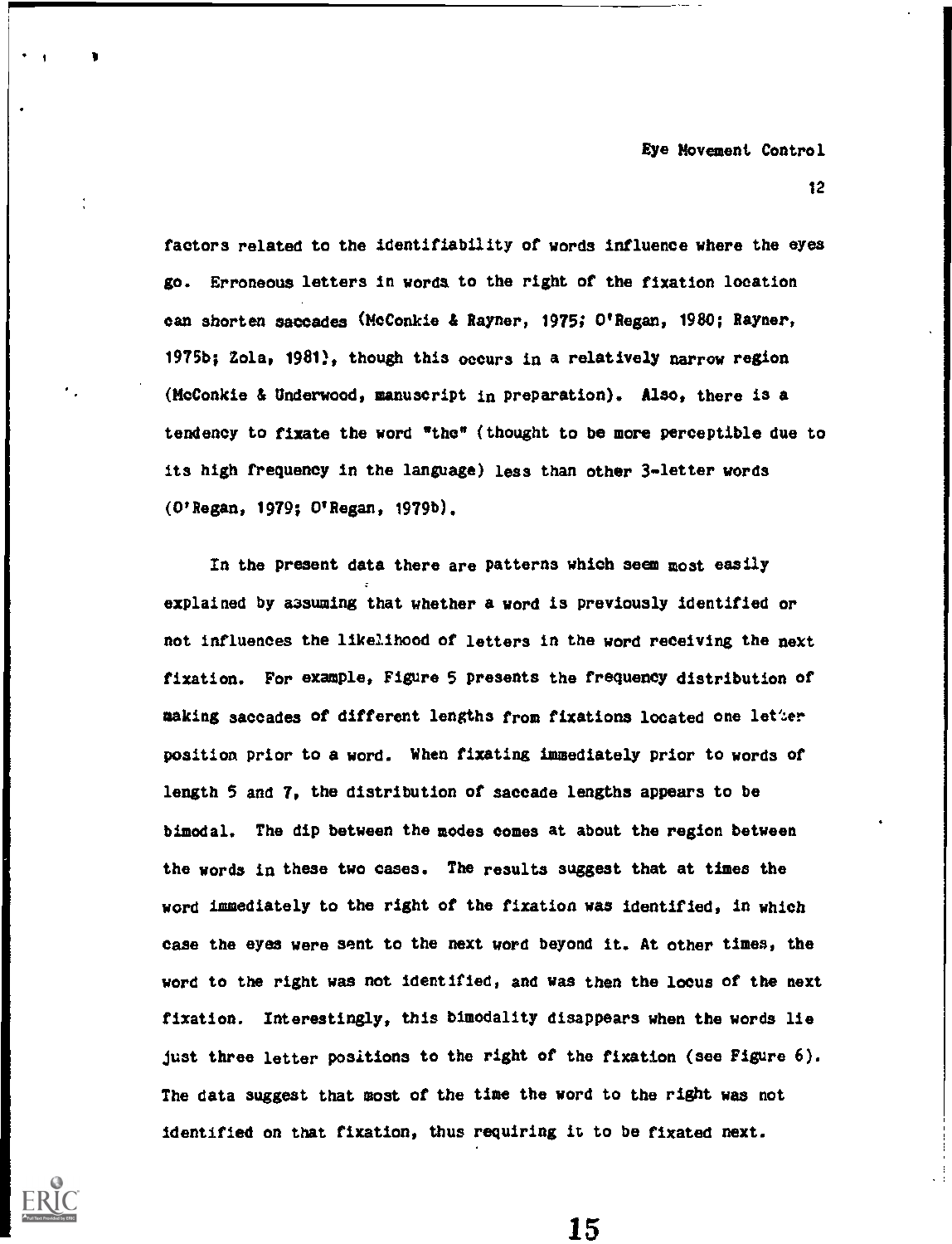13

Another finding is that the likelihood of fixating a letter position is much lower if it lies in the presently fixated word than if it lies in the next word when distance of the letter from the present fixation is controlled. Apparently the fixated word is usually identified and thus does not require a second fixation; whereas the next word to the right is often not identified and is much more likely to require a fixation.

# Toward a model of eve movement control in reading

At present, it appears that the likelihood of sending the eyes next to some particular letter position to the right of the fixation point is influenced by stimulus factors (i.e., its distance from the present fixation, the length of the word it is in, and the letter position it occupies within the word) and a cognitive factor (i.e., whether or not the word it is in has been identified). Thus, an initial model of eye movement control in reading would suggest that the eyes are simply sent to the next unidentified word while reading carefully. Furthermore, where the eyes are sent is strongly influenced by location preferences that are a complex function of word length and distance.

This simple model appears to be capable of accounting for most present observations about forward sacccades made during reading. Still, it leaves many questions unanswered. For instance, is there any psychological significance to where in a word the eyes are sent? Are fixations on the first letter of a 7-letter word placed there for some purpose, or are they there simply because there is some chance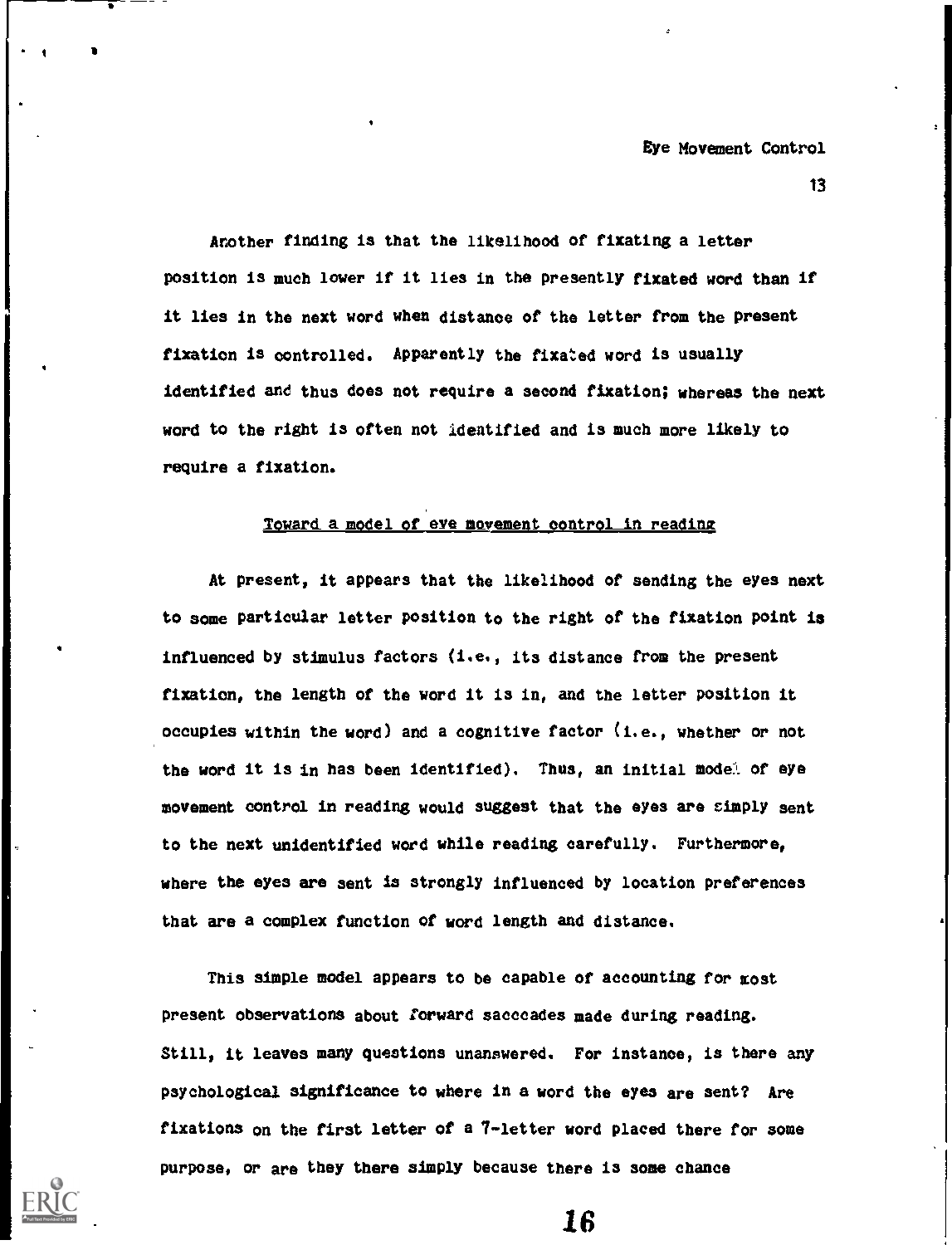distribution in where the eyes go, given that an attempt was made to fixate a word? What factors influence the likelihood of identifying a word, thus influencing the likelihood that letters in it will be the locus of the next fixation? The fact that the word "the" is fixated less often suggests that word frequency might have an effeot. A study by Zola (1981) failed to find an influence of language constraint on the distribution of fixations on a word, though constraint did influence the duration of those fixations. Finally, is a given saccade determined by information on the immediately prior fixation, or on fixations before that, too?

do.

1

IT Services

Another important set of questions concerns whether the factors Lncluded in this simple model are sufficient, or whether there are important influences on where the eyes go which must be added to the model and which will change its basic structure. Are there higher-level cognitive or language factors that will be found to have an influence in some way other than influencing the likelihood of identifying words? Such factors might include buffers, anticipations of upcoming text, or syntactic structures.

Finally, nothing has been said here about the control of regressive saccades, of forward saccades during rereading of the text, or of the factors determining how long the eyes will remain in a location before moving on. Even less is known about these aspects of eye movement control in reading. They all require much more investigation.

17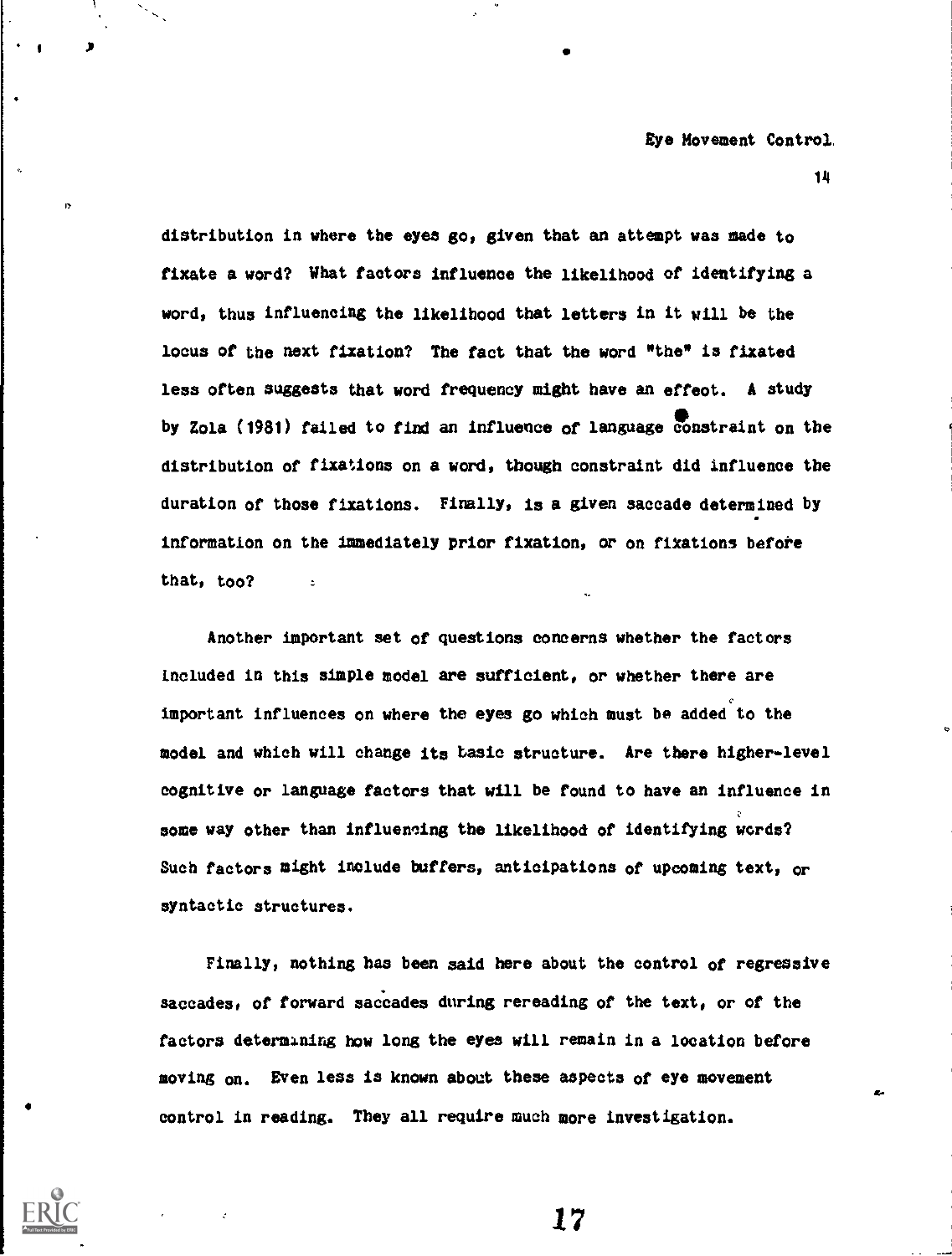Our message here is quite simple. Eye movements in reading reflect the moment-by-moment brain state changes induced by an interaction of the stimulus pattern and the task of comprehending. The underpinnings for a model of control of forward movements in reading involve influences due to word identification, word length and letter position the word, and distance from the current location. Our current hypothesis suggests that the reader may simply send his eyes to the next unidentified word with positioning in that word hased upon its length and its distance from the point of fixation. It is from this perspective that we will continue our efforts to understand the eye guidance system in reading.

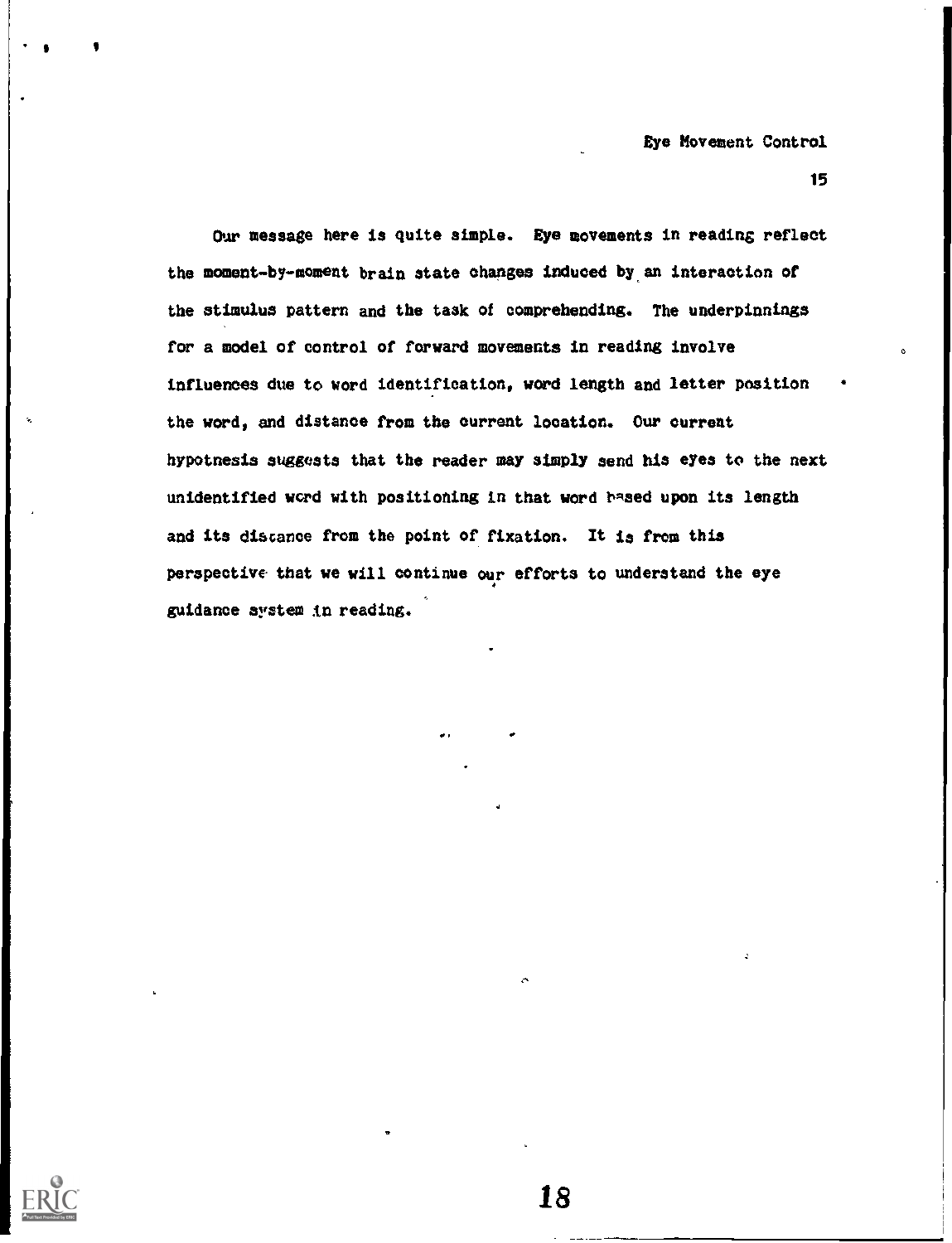## References

- Abrams, S. G., & Zuber, B. L. Some temporal characteristics of information processing during reading. Reading Research Quarterly, 1972-73, 8, 42-51.
- Andriessen, J. J., & deVoogd, A. H. Analysis of eye movement patterns in silent reading. IPO Annual Progress Report, 1973, §, 30-35.
- Dodge, R. An experimental study of visual fixation. Psychological Review, 1907. 8. 1-95.
- Hochberg, J. Components of literacy: Speculations and exploratory research. In H. Levin & J. P. Williams (Eds.), Basic studies on reading. New York: Basic Books, 1970.
- Just, M. A., & Carpenter, P. A. A theory of reading: From eye fixations to comprehension. Psychological Review, 1980, 87, 329-354.
- Levy-Schoen, A. Flexible and/or rigid control of oculomoter scanning behavior. In D. F. Fisher, R. A. Monty, & J. W. Senders (Eds.), Eve movements: Cognition and visual perception. Hillsdale, New Jersey: Erlbaum Associates, 1981.
- Levy-Schoen, A., & O'Regan, K. The control of eye movements in reading. In p. A. Kolers, M. E. Wrolstad, & H. Bouma (Eds.), Processing of visible language. New York: Plenum Press, 1979.

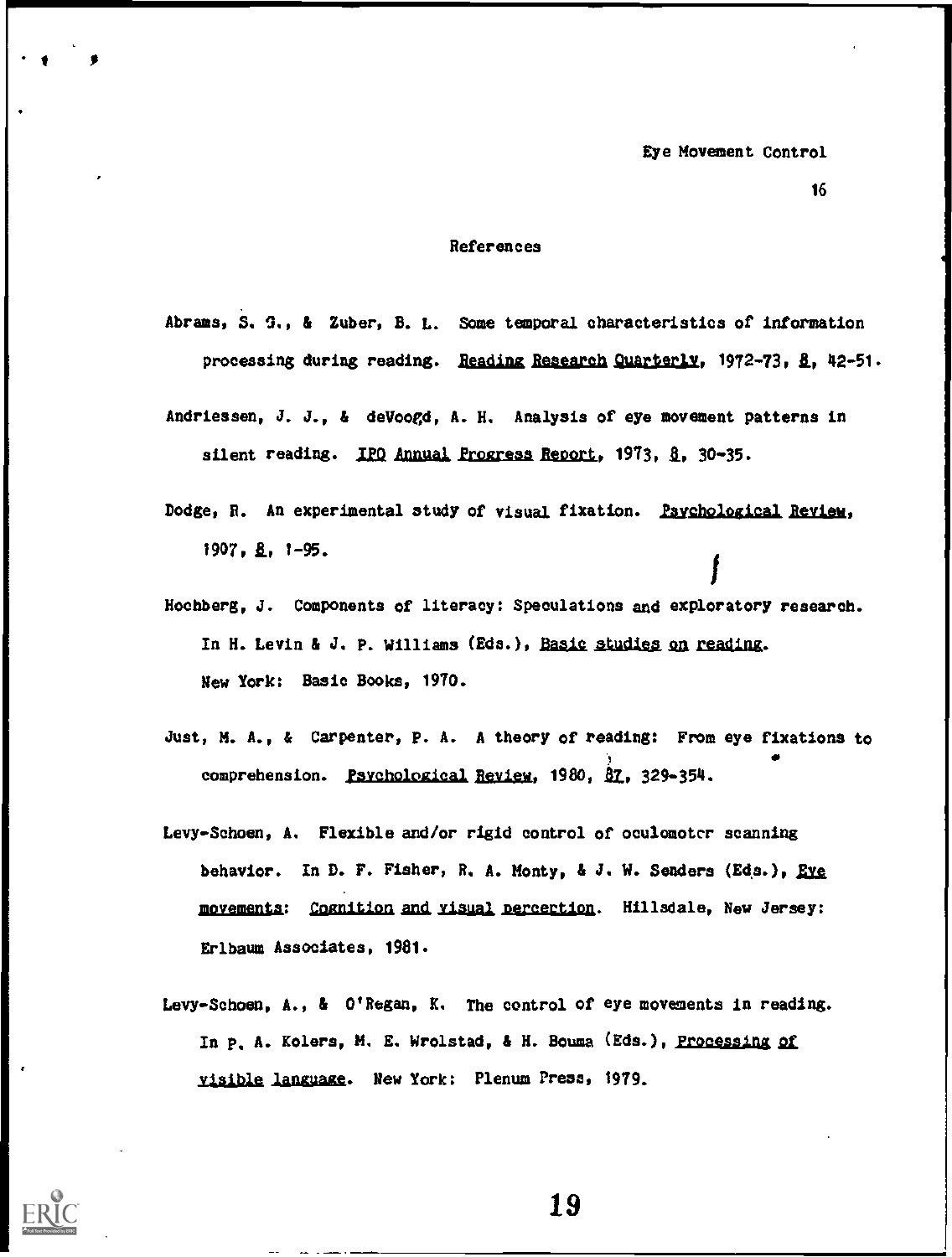17

- MoConkie, G. W. On the role and control of eye movements in reading. In P. A. Kolers, M. E. Wrolstad, & H. Bouma (Eds.), Processing of visible language. New York: Plenum Press, 1979.
- McConkie, G. W. Eye movements and perception during reading. In K. Rayner (Ed.), Eve movements in reading: Perceptual and language processes. Now York: Academic Press, 1983.
- McConkie, G. W., Hogaboam, T. W., Wolverton, G. S., Zola, D., & Lucas, P. A. Toward the use of eye movements in the study of language processing. Discourse Processes, 1979, 2, 157-177.
- McConkie, G. W., & Rayner, K. The span of the effective stimulus during a fixation in reading. Perception and Psychophysics, 1975, 17, 578-586.
- O'Regan, K. Saccade size control in reading: Evidence for the linguistic control hypothesis. Perception and Psychophysics, 1979, 25, 501-509. (a)
- O'Regan, K, Moment to moment control of eye saccades as a function of textual Parameters in reading. In P. A. Kolers, M. E. Wrolstad, & H. Houma (Eds.), Processing of visible language. New York: Plenum Press, 1979. (b)
- O'Regan, K. The control of saccade size and fixation duration in reading: The limits of linguistic control. Perception and Psychophysics, 1980, 28, 112-117.



V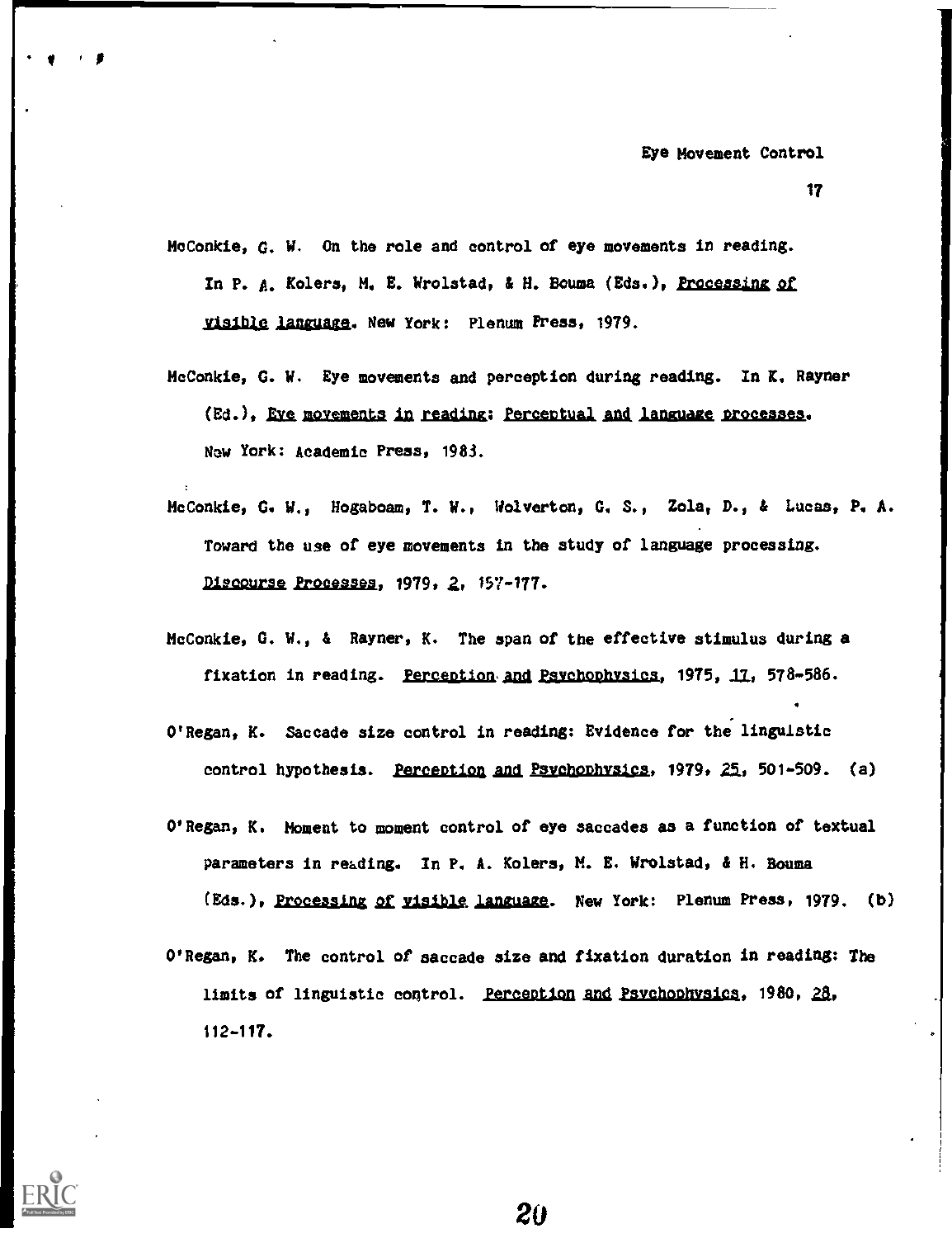18

- O'Regan, K. The "convenient viewing position" hypothesis. In D. F. Fisher, R. A. Monty, & J. W. Senders (Eds.), <u>Eve</u> movements: Cognition and visual perception. Hillsdale, New Jersey: Erlbaum Associates, 1981.
- Rayner, K. Parafoveal identification during a fixation in reading. Acta Psvehologica, 1975, 39, 271-282.
- Rayner, K. The perceptual span and peripheral cues in reading. Cognitive Psychology, 1975, 7, 65-81.
- Rayner, K. Eye movements in reading and information processing. Psychological Bulletin, 1978,  $85, 616 - 660$ . (a)
- Rayner, K. Foveal and parafoveal cues in reading. In J. Reauin (Ed.), Attention & performance VII. New York: Erlbaum, 1978. (b)
- Rayner, K. Eye guidance in reading: Fixation locations within words. Perception, 1979, 8, 21-30.
- Rayner, K., & McConkie, G. W. What guides a reader's eye movements? Vision Research, 1976, 16, 829-837.
- Shebilske, W. Reading eye movements from an information-processing point of view. In D. Massaro (Ed.), Understanding language. New York: Academic Press, 1975.



t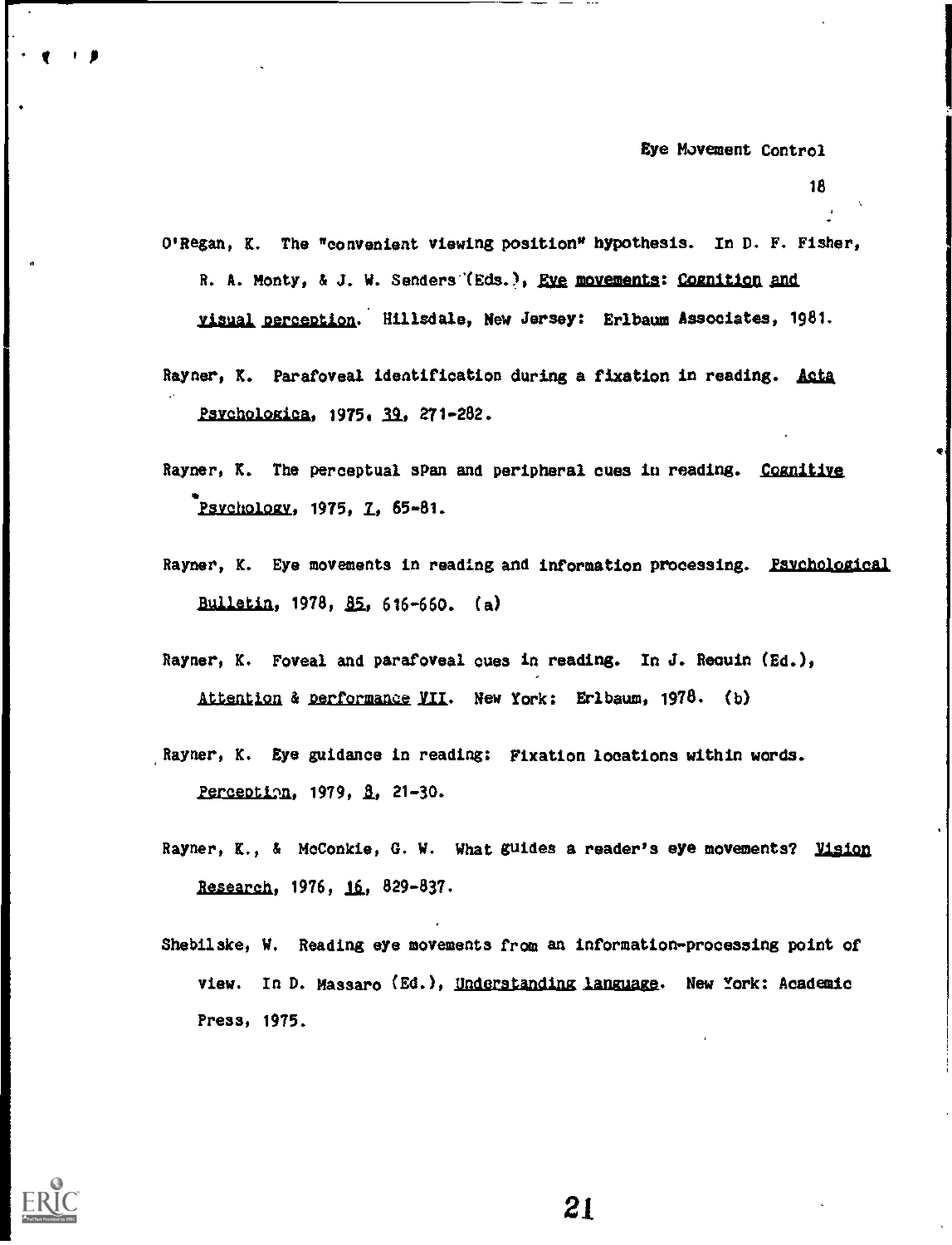19

Zola, D. The effect of redundancy on the perception of words in reading. (Tech. Rep. No. 216) Urbana, Ill.: University of Illincis, Center for the Study of Reading, 1981.

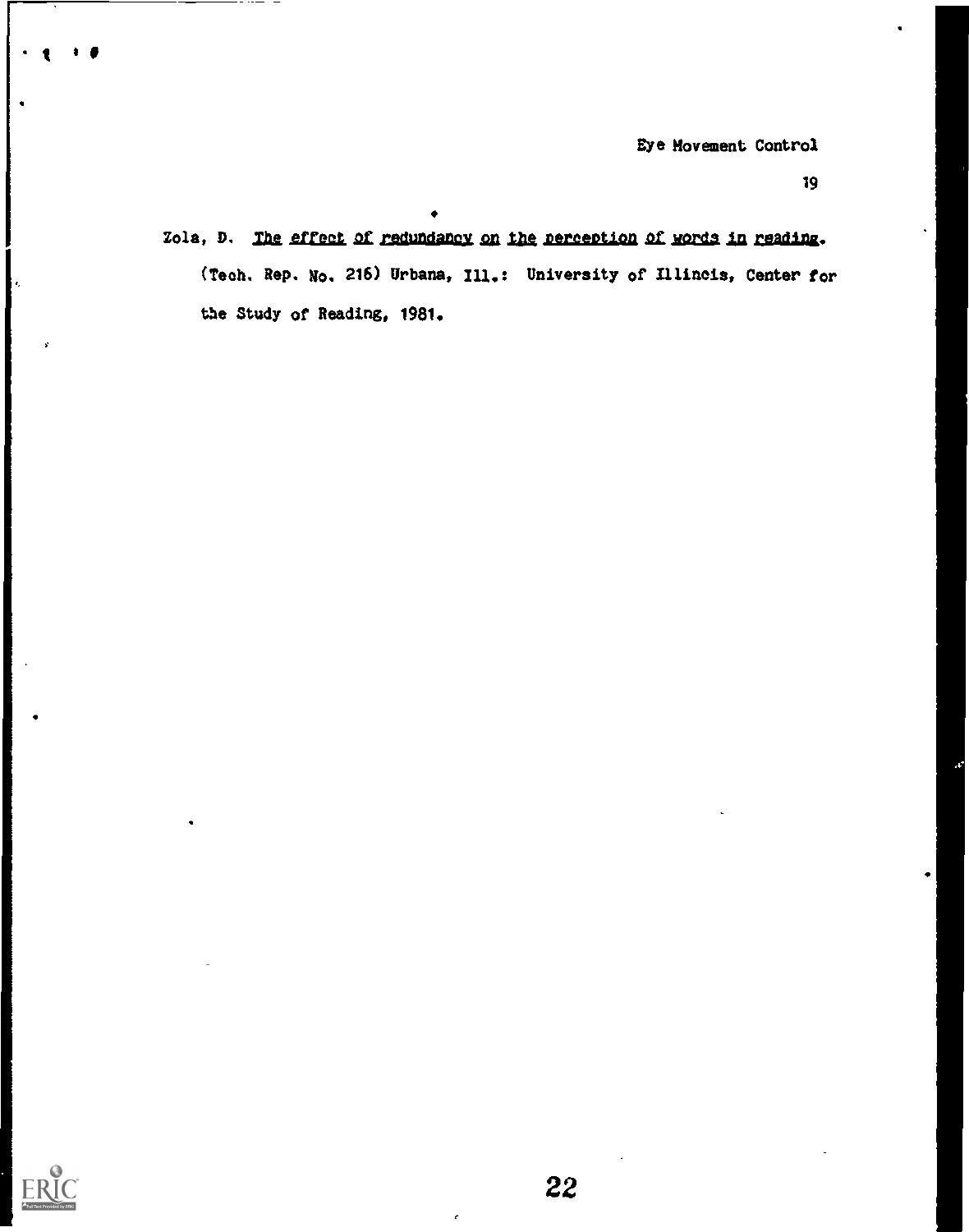# Figure Captions

Figure 1. Frequency distribution of the lengths of selected forward saccade in character positions.

 $\mathbf{F}$  is a set of  $\mathbf{F}$ 

Figure 2. Likelihood of fixating different letter positions of a 5-letter word when the distance of the saccade was  $\tilde{3}$  or  $4$  and 5 or 6 letter Positions respectively.

Figure 3. Likelihood of fixating different letter positions of 9-, 5 and 7-letter words when the distance of the saccade was 5 or 6 letter positions.

Figure 4. Likelihood of fixating different letter positions of 3-, 5 and 7-letter words when the distance of the saccade was 9 or 10 letter Positions.  $\epsilon$ 

Figure 5. Frequency distribution of length of saccades following fixations one letter position Prior to 5- and 7-letter words respectively.

Figure 6. Frequency distribution of length of saccades following fixations three letter Position prior to 5- and 7-letter words respectively.